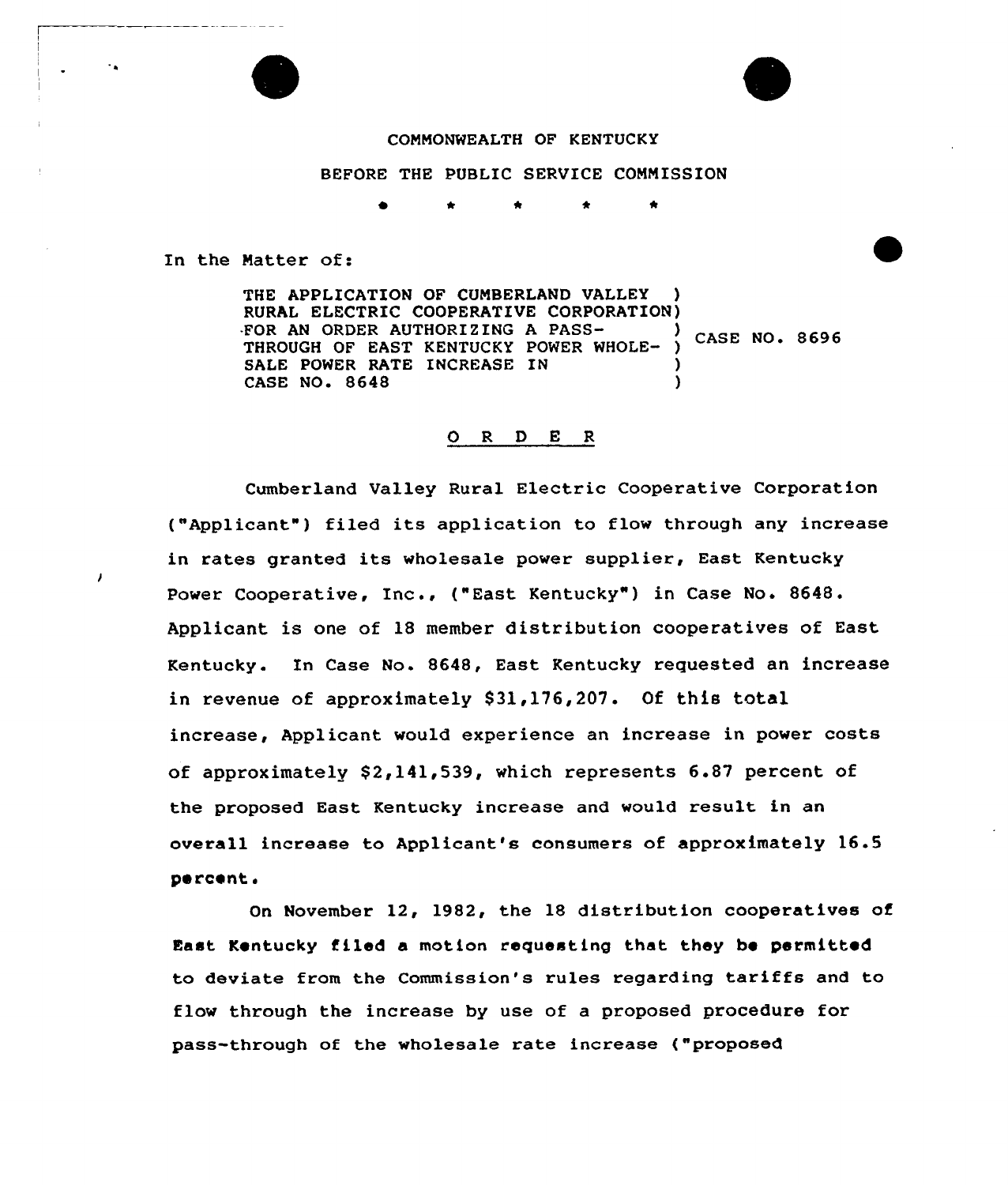procedure"). In its Order of November 19, 1982, the Commission authorized Applicant to deviate from the rules on tariffs and approved the utilization of the proposed procedure.

The Commission, having considered the evidence of record and being advised, is of the opinion and finds that:

{l) The actual increase allowed East Kentucky in case No. 8648 is \$ 18,849,182 which will result in an increase in power costs to Applicant of  $$1,294,732$ .

(2) Applicant's financial condition would be materially impaired if it were not allowed to recover the increased wholesale power costs allowed in Case No. 8648.

(3) The revised rates and charges in Appendix <sup>A</sup> are designed to reflect only the increased power costs from East Kentucky allowed in the final Order in Case No. 8648.

(4) The flow-through of the wholesale power costs will not result in any additional net margin to Applicant.

IT IS THEREFORE ORDERED that Cumberland Valley Rural Electric Cooperative Corporation be and it hereby is authorized to flow through the increased power costs resulting from the rate increase granted its wholesale power supplier, East Kentucky Power Cooperative, Inc., in Case No. 8648.

IT IS FURTHER ORDERED that the rates in Appendix A shall be placed into effect on the effective date of the East Kentucky wholesale power increase.

IT IS FURTHER ORDERED that Cumberland Valley Rural Electric Cooperative Corporation shall, within 20 days from the date of this Order, file its revised tariff sheets setting out the rates and charges approved herein.

-2-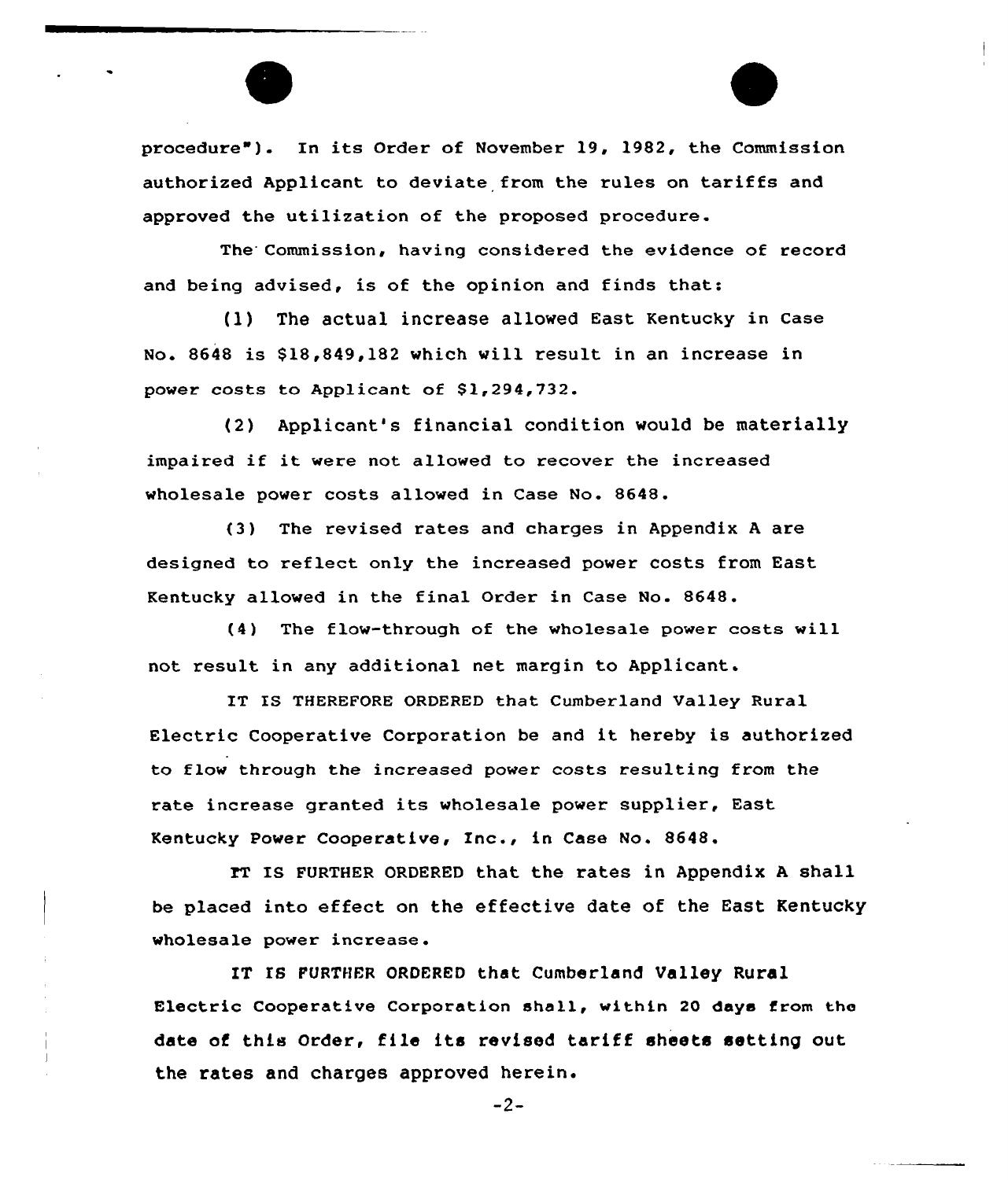



Done at Frankfort, Kentucky, this 1st day of April, 1983. PUBLIC SERVICE COMMISSION

Chairma

Vige Chairman

Commissione

ATTEST:

**Secretary**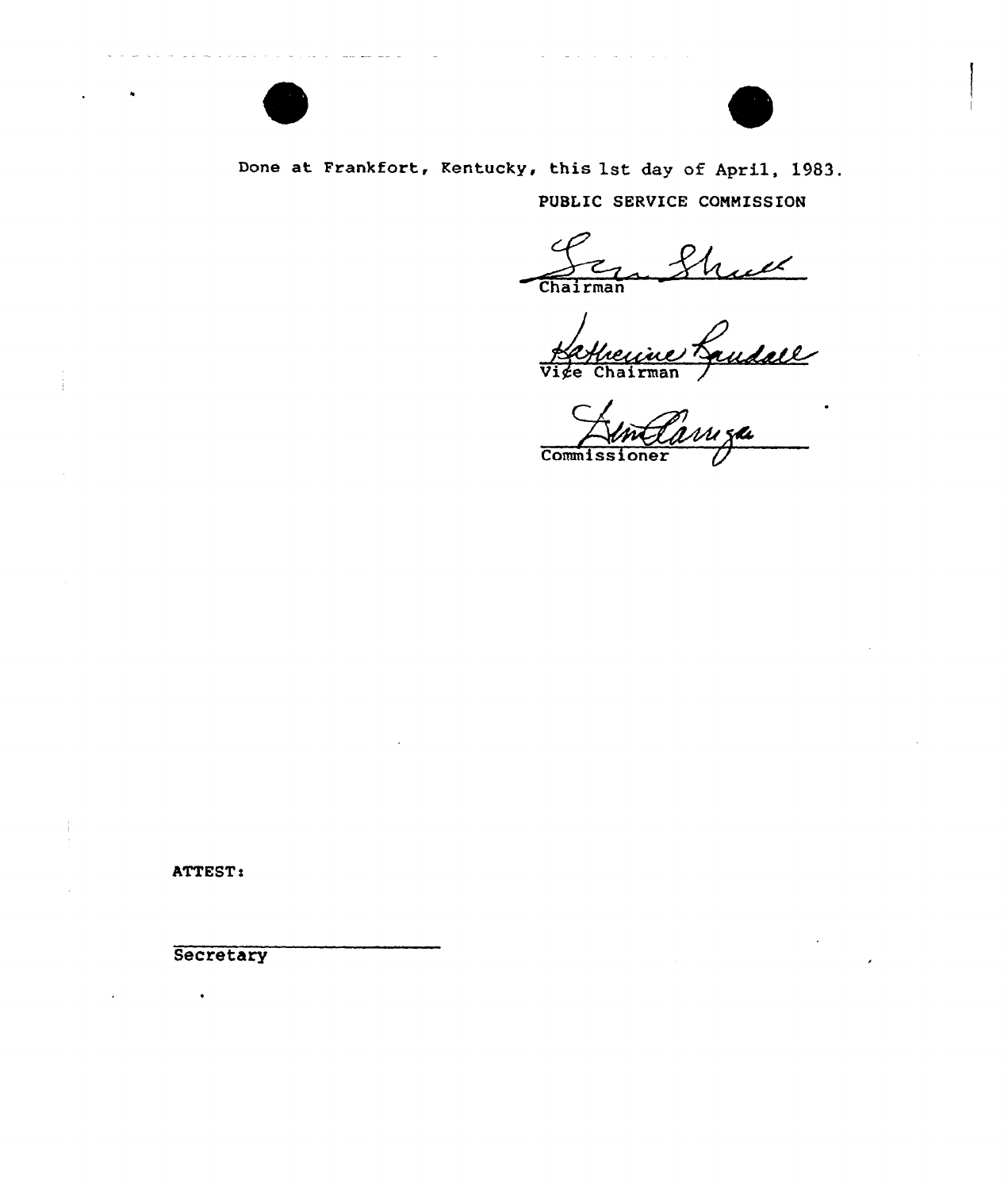

## APPENDIX .

# APPENDIX TO AN ORDER OF THE KENTUCKY PUBLIC SERVICE COMMISSION IN CASE NO. 8696 DATED APRIL 1, 1983

The following rates and charges are prescribed for the customers in the area served by Cumberland Valley Rural Electric Cooperative Corporation. All other rates and charges not specifically mentioned herein shall. remain the same as those in effect under authority of this Commission prior to the date of this Order.

SCHEDULE I<br>FARM, HOME, SCHOOLS A FAKf, HOME, SCHOOLS AND CHURCHES\*

Rates:

Customer Charge First <sup>500</sup> KNi Over 500 KWH

\$5.00 Per l'onth Per Customer<br>.06554 Per KWH Per KVH .05555 Per KWH

 $\bullet$ 

### SCHEDULE II SMALL COMMERCIAL AND SMALL POWER\*

### Rates:.

Demand Charge: Per KW of Billing Demand \$3.6S

Energy Charge:

| Customer charge |  | <b>S5.00</b> |         | Per Month Per Customer |
|-----------------|--|--------------|---------|------------------------|
| First 3,000 KWH |  | .08065       | Per KWH |                        |
| Over 3.000 KWH  |  | .06187       | Per KWH |                        |

. SCHEDULE III ALL ELECTRIC SCHOOL (A.E.S.)\*

#### Rates:

All KWH

06025 Per KMH